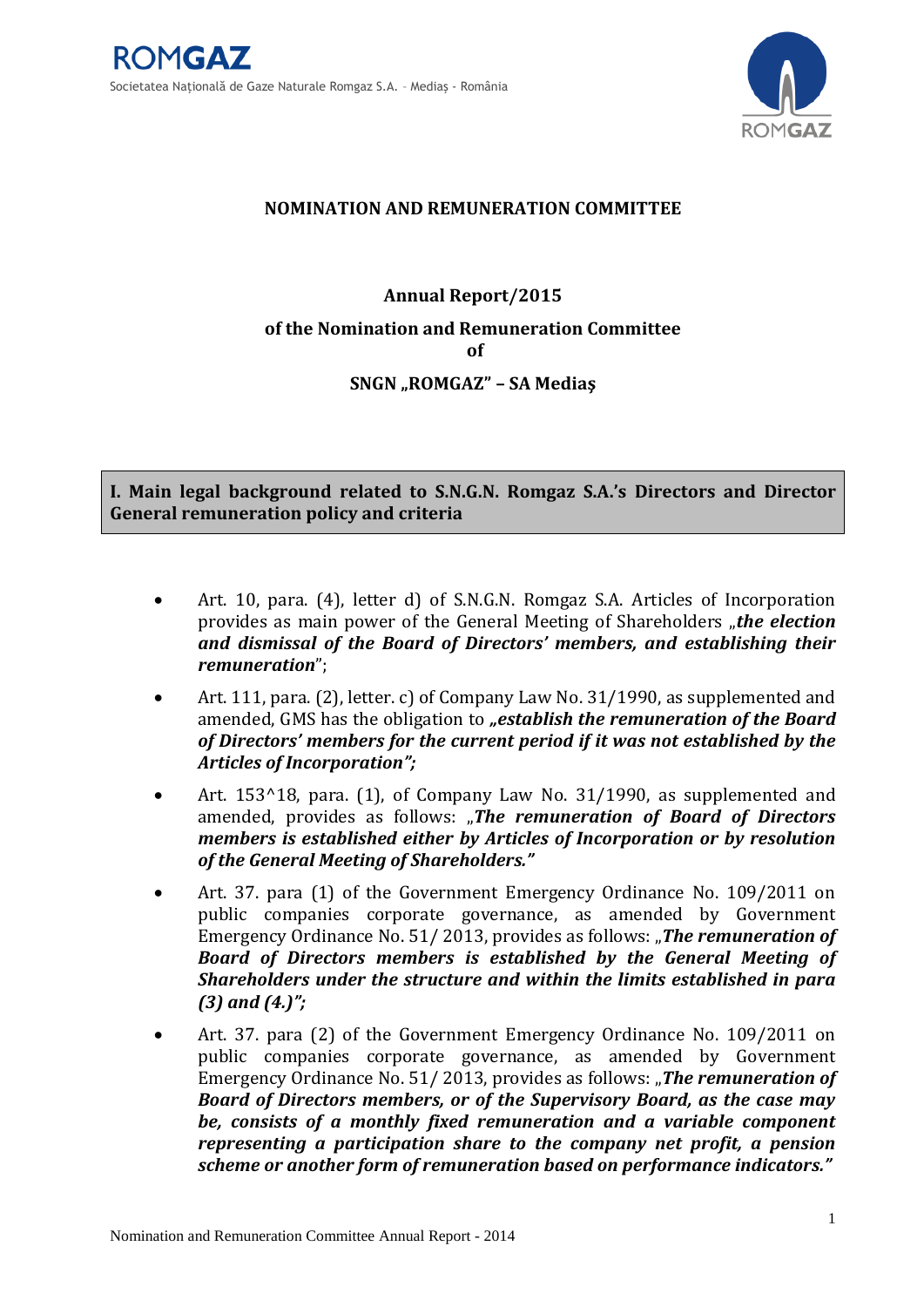- Art. 37. para (3) of the Government Emergency Ordinance No. 109/2011 on public companies corporate governance, as amended by Government Emergency Ordinance No. 51/ 2013, provides as follows: "Fixed monthly *remuneration of non-executive members shall not exceed the last 12 month average gross salary in the field of activity where the company operates, as it is communicated by the National Institute of Statistics prior to nomination."*;
- Art. 37. para (5) of the Government Emergency Ordinance No. 109/2011 on public companies corporate governance, as amended by Government Emergency Ordinance No. 51/ 2013, provides as follows: "**The variable** *component level is established in accordance with the highly substantiated recommendations, formulated on a comparative study basis regarding the remuneration conditions for similar positions in other companies, in the same field of activity, having as major or sole shareholder the Romanian state, and from other European countries, by the Nomination Committee or, as the case may be, by human resources recruiting experts whose services have been contracted to carry out the procedure of selection of the Board of Directors/supervisory board members."*
- Art. 37. para (6) of the Government Emergency Ordinance No. 109/2011 on public companies corporate governance, as amended by Government Emergency Ordinance No. 51/2013, provides as follows: "**The General Meeting** *of Shareholders shall establish the fixed remuneration of every member of the Board of Directors or of the Supervisory Board, as the case may be, as provided under para (3) and (4) in accordance with his specific duties in the consulting committees, with the number of meetings, the performance objectives and the criteria set by the contract of mandate."*
- Art. 39. para (1) of the Government Emergency Ordinance No. 109/2011 on public companies corporate governance, as amended by Government Emergency Ordinance No. 51/ 2013, provides as follows: *"Remuneration and other benefits to the directors and managers in one tier system, and to members of the supervisory board and directorate members in two tier system, will be recorded in the annual financial statements and in the annual report of the nomination and remuneration committee."*
- Art. 39. para (1) of the Government Emergency Ordinance No. 109/2011 on public companies corporate governance, as amended by Government Emergency Ordinance No. 51/ 2013, provides as follows: **"***The remuneration policy and criteria for the directors and managers in one tier system, and for members of the Supervisory Board and directorate members in two tier system, will be published on the public company web page, care of the board of directors or of the supervisory board, as the case may be."*
- Art. 142, para (2), letter c) of Company Law 31/1990, as amended, provides as follows: "*Among the key powers of the board of directors that cannot be delegated to managers are appointing and dismissal of managers and establishing managers remuneration;*
- Art 143, para (1) corroborated with Art. 143, para (4) of Company Law 31/1990, as subsequently amended and supplemented, and corroborated with Art. 24, para (1) and (5) of S.N.G.N. Romgaz S.A Articles of Incorporation provides that the Board of Directors may delegate the company management to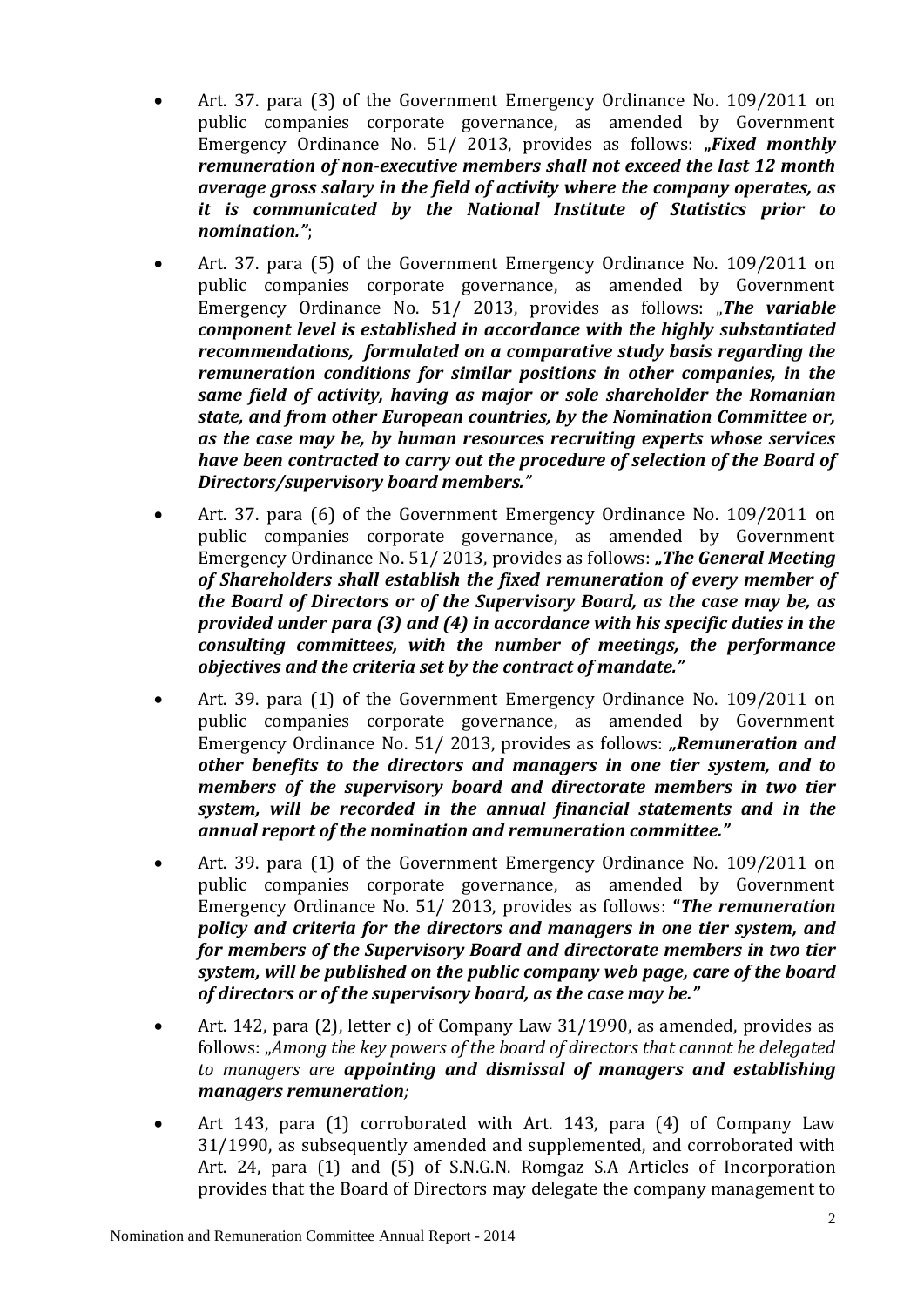one or more managers, appointing one of them as director general who is not chairman of the Board of Directors.

#### **II. Composition of the Nomination and Remuneration Committee**

The Nomination and Remuneration Committee of S.N.G.N. "ROMGAZ" - S.A. Medias is a permanent advisory committee, directly subordinated to the Board of Directors of S.N.G.N. "ROMGAZ" – S.A. Medias and currently comprises the following members:

- Mrs. Aurora NEGRUŢ
- Mrs. Ecaterina POPESCU
- Mr. Petrus Antonius Maria JANSEN

Further to the resignation of Mr. David Harris KLINGENSMITH on January 19, 2015 from the Board of Directors, the composition of the Nomination and Remuneration Committee has been changed.

As of February 19, 2015 Mrs. Sorana Rodica BACIU activated in the Nomination and Remuneration Committee, in consequence to her election as a non-executive director in place of Mr. David Harris KLINGENSMITH, until January 22, 2016.

## **III. Remuneration structure, information on the directors' agreements and on the contract of mandate**

This report is drafted in accordance with the provisions of Article 55(2) of the Government Emergency Ordinance No. 109/2011 on public companies corporate governance, as amended (**OUG 109/2011**) providing as follows: "*The Nomination and Remuneration Committee of the Board of Directors, or of the Supervisory Board, as the case may be, elaborates an annual report on the remunerations and other benefits granted during the financial year to directors and managers, or to the supervisory board members and directorate members, respectively. The report mentioned in Par. (2) is presented to the General Meeting of Shareholders which approves the annual financial statements. The report is available to the shareholders according to Article 40, par. (1) and includes at least the following information:*

- *a) Remuneration structure, explaining the weight of variable component and fixed component;*
- *b) Performance criteria which substantiate the remuneration variable component, the report between the achieved performance and remuneration;*
- *c) Reasons that justify any annual bonus schemes or non-cash benefits;*
- *d) Possible supplementary or early pension schemes;*
- *e) Information regarding the duration of the contract, the negotiated period of notice, the quantum of damage - interest for unjust dismissal.*

## *1) The remuneration granted to non-executive directors in 2014*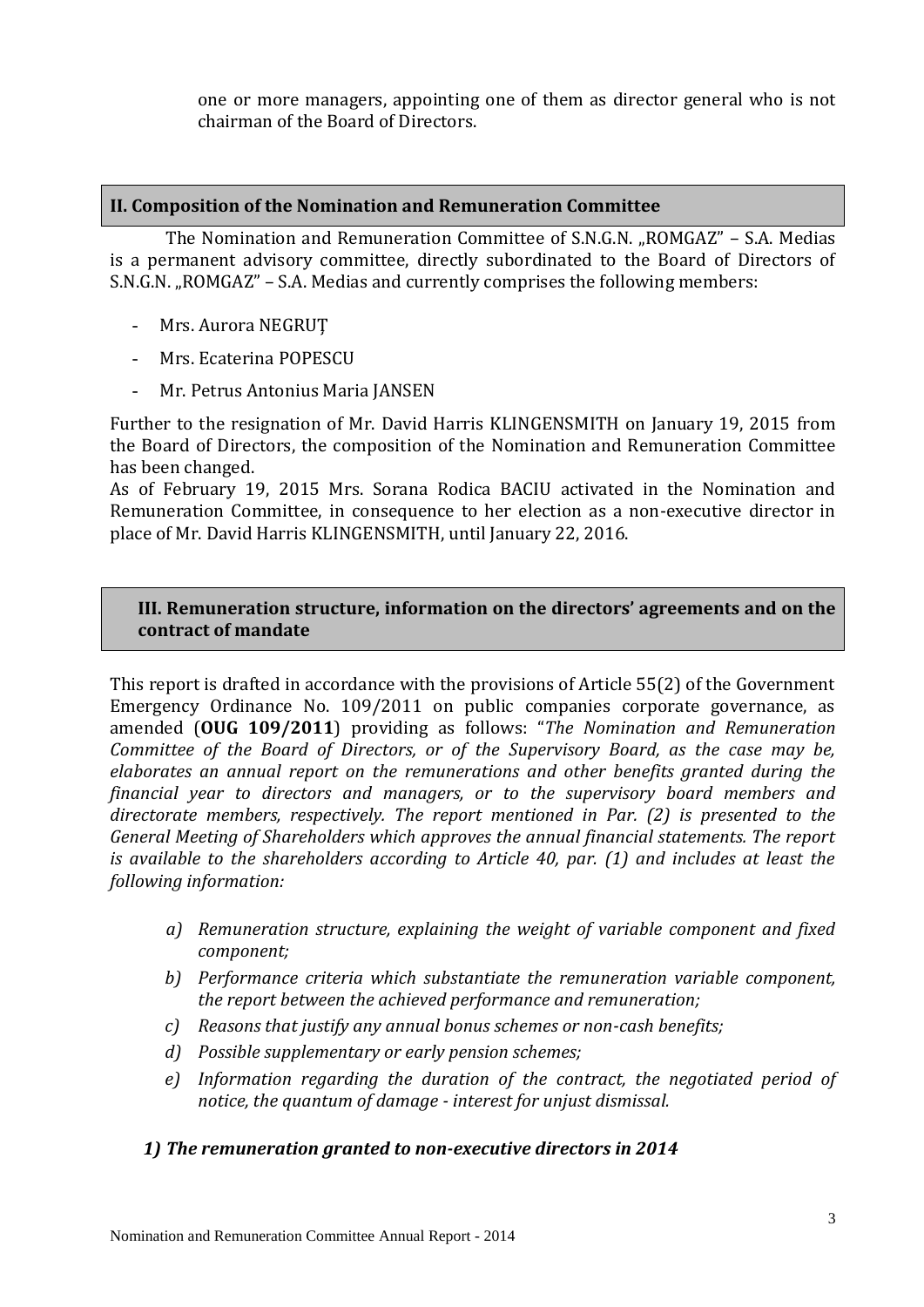The following remuneration was established subject to the above mentioned laws and regulations:

# **Fixed remuneration**

The fixed remuneration of each non-executive member of the Board of Directors was established under Art. 37, para (3) of the Government Emergency Ordinance No. 109/2011 on public companies corporate governance, as amended by Government Emergency Ordinance No. 51/ 2013 and is provided in the director's frame agreement approved by GMS Resolution No. 12 of July 26, 2013.

Thus, the fixed component of remuneration granted to Board of Directors non-executive members in 2015 was **RON 265,545**. The fixed monthly remuneration was granted based also on following criteria:

- $\checkmark$  The chairman of the board and board members who are members of at least 2 advisory committees of the board will receive the maximum fixed remuneration;
- $\checkmark$  The members of the board who are members of one advisory committee of the board will receive a fixed remuneration that is 90% of the maximum fixed remuneration.
- $\checkmark$  The members of the board who are not members of advisory committees of the board will receive a fixed remuneration that is 85% of the maximum fixed remuneration.

# **Variable remuneration**

The variable remuneration was established according to Art. 37, para (5) of the Government Emergency Ordinance No. 109/2011 on public companies corporate governance, as amended by Government Emergency Ordinance No. 51/ 2013, providing as follows:

"(5) *"The variable component level is established in accordance with the highly motivated recommendations, formulated on a comparative study basis regarding the remuneration conditions for similar positions in other companies, in the same field of activity, having as major or sole shareholder the Romanian state, and from other European countries, by the Nomination Committee or, as the case may be, by human resources recruiting experts whose services have been contracted to carry out the procedure of selection of the Board of Directors/supervisory board members.*

*....................................................",* corroborated with the provisions of the directors' agreements; the director's frame agreement was approved by GMS Resolution No. 12 of July 26, 2013.

Variable remuneration is divided, according to the provisions of director's agreement, in two subcomponents, one depending on the achievement of performance indicators (detailed below) and a second one granted if the achieved net profit exceeds by more than 0.4% the one approved in the company budget, namely 0.4% from the difference between the actual net profit and the estimated net profit of every financial year, but not more than the fixed annual remuneration established according to Article 16 of the Director's Agreement.

In this context, the non-executive members of S.N.G.N. Romgaz S.A. Board of Directors have been remunerated by a net amount of **RON 273,065** related to the first variable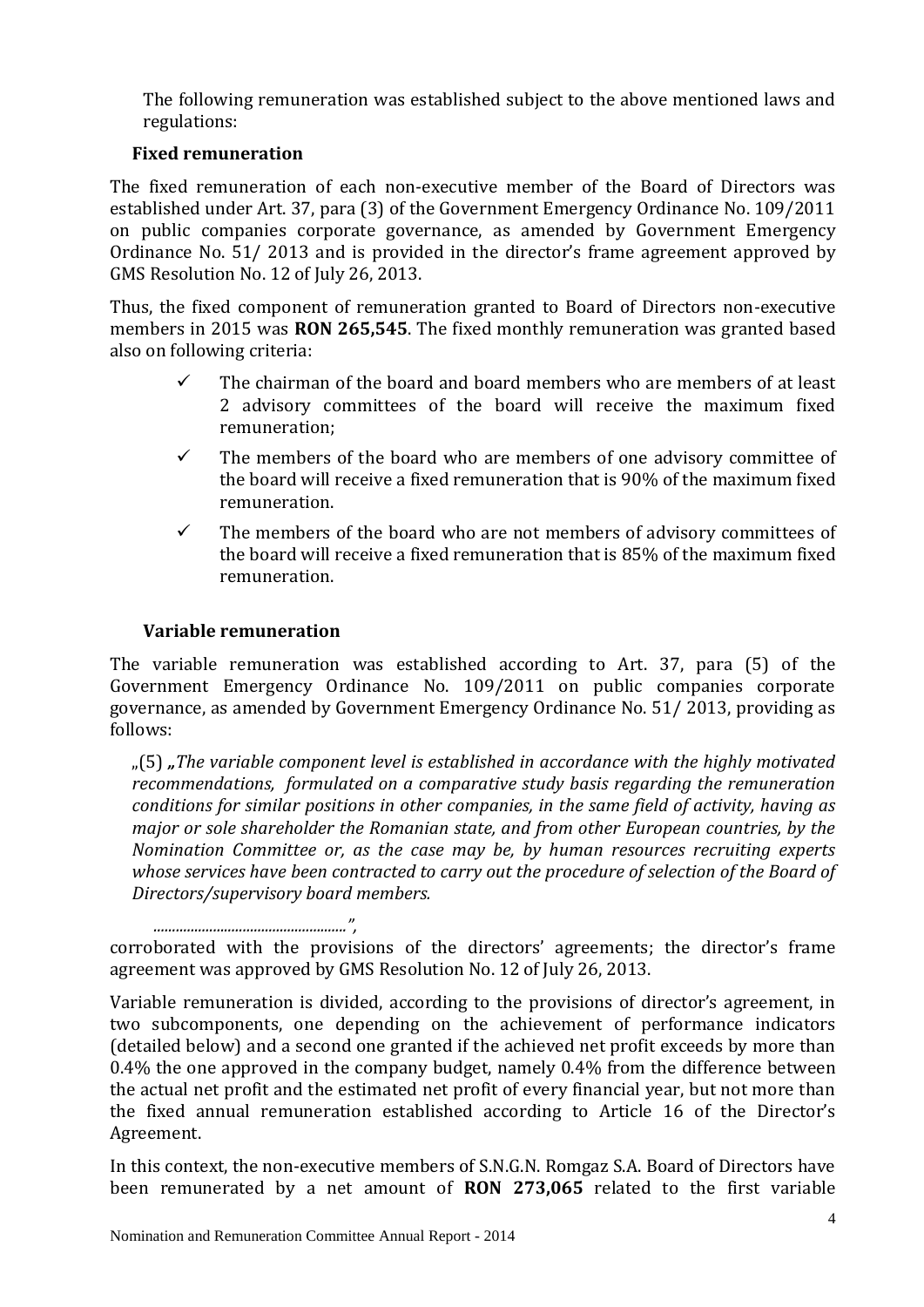subcomponent granted for the three quarters of the financial year 2015(except for Q4 that will be granted after approval of 2015 financial year results), considering that the performance indicators corresponding to the first three quarters of 2015 were exceeded by 43.36%, during 2015 Q2.

After the approval of the 2014 financial year results, the non-executive members of S.N.G.N. Romgaz S.A. Board of Directors have been remunerated for the 2014 Q4 financial results by the net amount of **RON 79,635.**

At the same time, after the approval of the 2014 financial year results, the non-executive members of S.N.G.N. Romgaz S.A. Board of Directors received the second variable subcomponent for 2014 in net amount of **RON 265,964**.

It should be also mentioned that these remunerations have been granted in accordance with the achievement of performance indicators for 2014 of 113.62%.

# *2) The remuneration granted to the director general in 2014*

## **The fixed remuneration**

The monthly fixed remuneration for the executive member – director general of S.N.G.N. Romgaz S.A. has been established according to the provisions of Article 37, paragraph (4) of **GEO 109/2011**, stipulating that:

*"Article 37 (4) The monthly fixed allowance of the executive members may not exceed 6 times the average for the last 12 months of the average monthly gross earnings in the company's activity field, communicated by the National Institute of Statistics previously to the appointment.",* 

corroborated with the Resolution of the General Meeting of Shareholders no. 14/2013, stating that:

"Item 1. Sets the general limits of the remuneration of the Director General of SNGN Romgaz SA, executive member of the Board of Directors, as follows:

For the gross monthly fixed allowance between 4 and 6 times the average for the last *12 months of the average monthly gross earnings in the company's activity field, communicated by the National Institute of Statistics previously to the appointment."*

It was set at the net amount of RON 23,618; the total annual remuneration for 2015 in net amount of **RON 283,416**.

## **The variable remuneration**

The variable remuneration was established according to Article 37, paragraph (5) of the Government Emergency Ordinance No. 109/2011 on public companies corporate governance, as amended by Government Emergency Ordinance No. 51/ 2013, providing as follows:

"(5) *"The variable component level is established in accordance with the highly motivated recommendations, formulated on a comparative study basis regarding the remuneration conditions for similar positions in other companies, in the same field of activity, having as major or sole shareholder the Romanian state, and from other European countries, by the*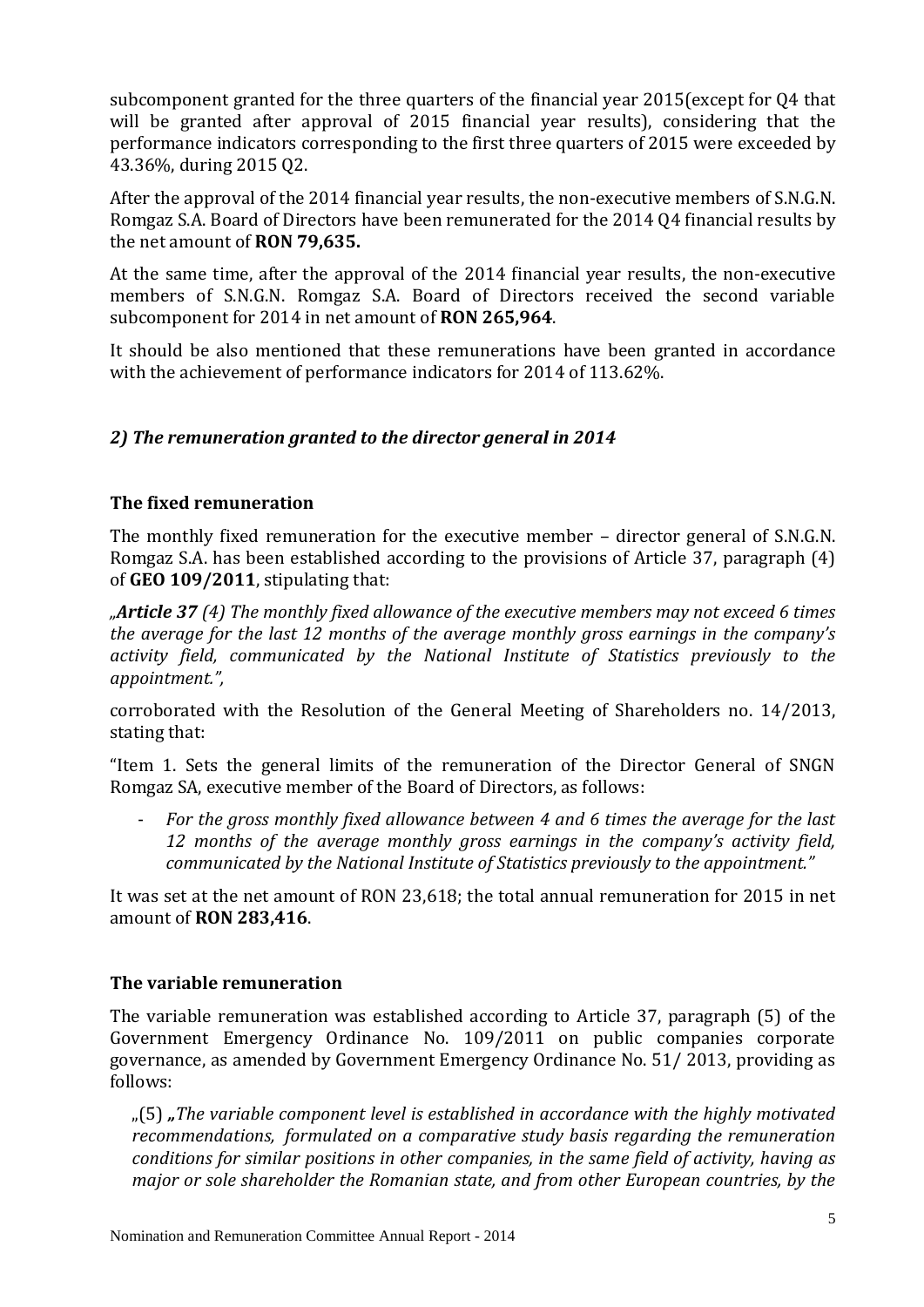*Nomination Committee or, as the case may be, by human resources recruiting experts*  whose services have been contracted to carry out the procedure of selection of the Board of *Directors/supervisory board members.*

……………………………………….",

and with the provisions of Article 38 paragraph (2) of GEO 109/2011, stipulating that:

"*Art. 38 (2) The remuneration is composed of a monthly fixed allowance established within the limits provided in Article 37, paragraph (4) and of a variable component which consists in a share of participation to the company's net profit, a pension scheme or another remuneration form based on performance indicators.";* 

corroborated with the provisions of the contract of mandate and the Resolution no.14/26.08.2013 of S.N.G.N. Romgaz S.A. General Meeting of Shareholders.

Variable remuneration is divided, according to the provisions of director's agreement, in two subcomponents, one depending on the achievement of performance indicators (detailed below) and a second one granted if the achieved net profit exceeds by more than 0.4% the one approved in the company budget, namely 0.4% from the difference between the actual net profit and the estimated net profit of every financial year, but not more than the average annual gross earnings of an employee influenced by the bonuses granted in lei and/or in kind achieved in the applicable financial year.

In this context, the director general of S.N.G.N. Romgaz S.A. has been remunerated by a net amount of **RON 444,291** related to the first variable subcomponent granted for the three quarters of the financial year 2015 (except for Q4 that will be granted after approval of 2015 financial year results), considering that the performance indicators corresponding to the first three quarters of 2015 were exceeded by 43.36%, during 2015 Q2.

After the approval of the 2014 financial year results, the director general of S.N.G.N. Romgaz S.A has been remunerated for the 2014 Q4 financial results by a net amount of **RON 148,097.**

At the same time, after the approval of the 2014 financial year results, the director general of S.N.G.N. Romgaz S.A. received the second variable subcomponent for 2014 in amount of **RON 58,410**.

It should be also mentioned that these remunerations have been granted in accordance with the achievement of performance indicators for 2014 of 113.62%.

# *3) Information regarding the duration of contracts, the negotiated period of notice, the quantum of damage – interest for unjust dismissal*

## **a.** *Duration of contracts:*

## *Director's Agreements:*

According to Article 6 of the agreement, the Director's Agreement is concluded for a 4 (four) year period, and may be renewed by General Meeting of Shareholders Resolution, only in terms of proper compliance of the competencies/obligations provided by the Director's Agreement, as follows:

- starting from May 10, 2013 until May 10, 2017 for Mrs. Aurora Negrut;
- starting from January 13, 2014 until January 13, 2018 for Mrs. Ecaterina Popescu;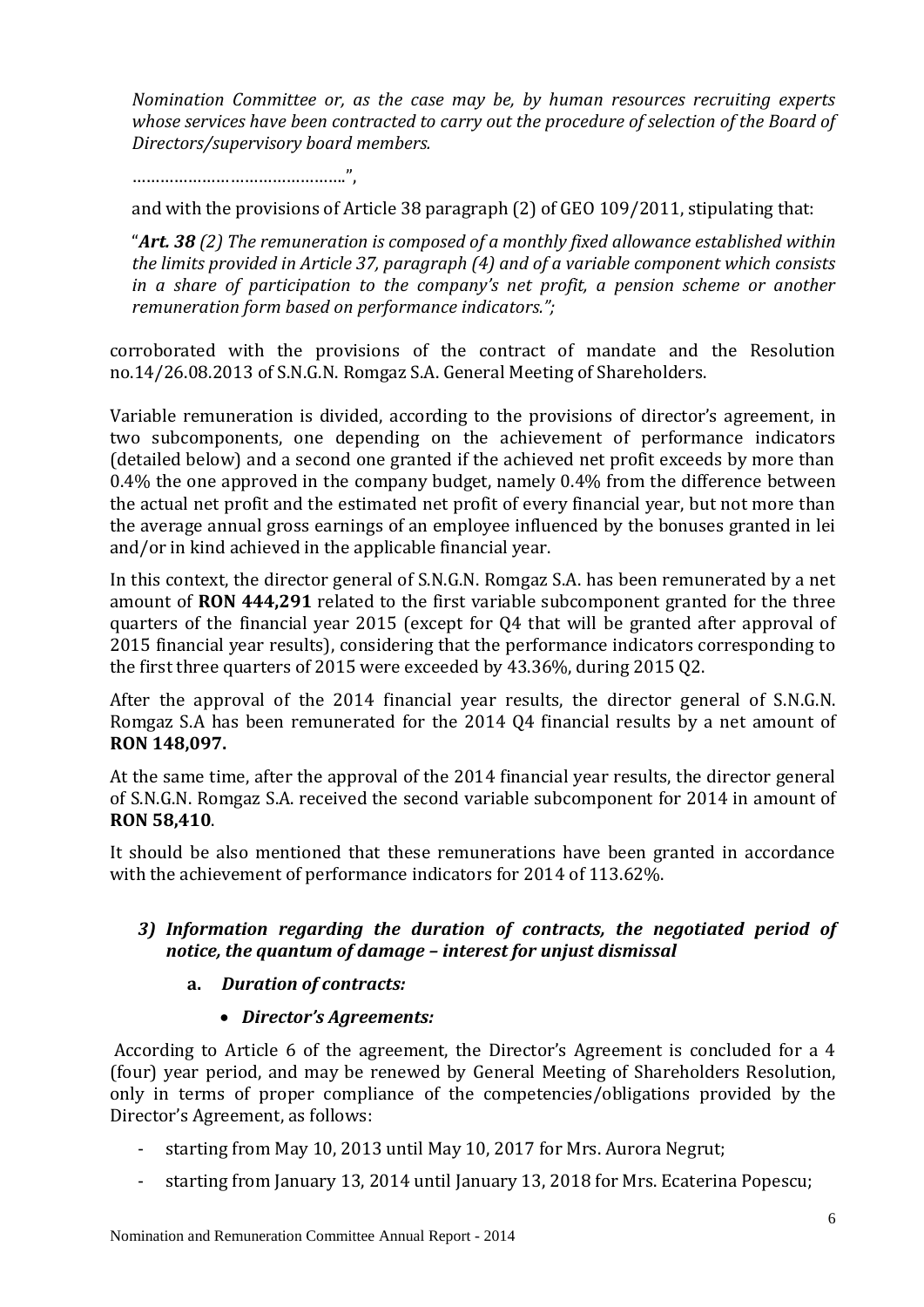- starting from January 6, 2014 until January 6, 2018 for Mr. Petrus Antonius Maria Jansen;
- starting from June 18, 2014 until May 14, 2017 for Mr. Dumitru Chisalita.

## *Contract of Mandate:*

According to Article 6 of the Contract, the Contract of Mandate concluded for a 4 year period, starting from June 12, 2013 until June 13, 2017 and can be renewed, by means of an addendum, by General Meeting of Shareholders Resolution, in terms of proper compliance of the attributions/obligations provided by this Contract of Mandate.

*Until the drafting date of this Report, during year 2015 no other Board member dismissal has been recorded, except for the acknowledgement of the above mentioned resignations.*

#### **b.** *Negotiated period of notice:*

There is no period of notice established for Director's Agreement but for the Contract of Mandate the notice period is 30 days.

#### **IV. The achievement of performance indicators and criteria in 2015**

|                                                  | Weighting<br>factor | <b>Indicator</b> | Average<br>values<br>2012-2014 | <b>Target</b><br>values | Achieved<br>values | Rate of<br>fulfilment | Share in<br>the rate of<br>fulfilment |
|--------------------------------------------------|---------------------|------------------|--------------------------------|-------------------------|--------------------|-----------------------|---------------------------------------|
|                                                  | $\overline{2}$      | 3                | 4                              | 5                       | 6                  | $7=6/5x100$           | $8 = 2x7$                             |
| <b>EBITDA</b>                                    | 0.25                | $+4.5%$          | 2,387,315.2                    | 2,494,744.4             | 2,590,280.1        | 103.8                 | 25.95                                 |
| Revenue                                          | 0.20                | $+6%$            | 4,076,863.8                    | 4,321,475.6             | 4,052,683.7        | 93.8                  | 18.76                                 |
| Labour productivity                              | 0.10                | $+6\%$           | 669.8                          | 710.0                   | 654.6              | 92.2                  | 9.22                                  |
| <b>Operating</b><br>expenses/operating<br>income | 0.10                | $-0.6\%$         | 626.1                          | 622.3                   | 611.3              | 101.8                 | 10.18                                 |
| Geological resource<br>volume (GIP)              | 0.10                | $+1\%$           | 2,015.0                        | 2,035.2                 | 2,615.0            | 128.5                 | 12.85                                 |
| production<br>Gas<br>decline                     | 0.15                | $-1.5%$          | 5.494.71                       | 5,412.3                 | 5,562.7            | 102.8                 | 15.42                                 |
| Overdue payments                                 | 0.10                | $\Omega$         | $\theta$                       | $\Omega$                | $\Omega$           | 110.0                 | 11.00                                 |
| <b>Total</b>                                     | 1.00                |                  |                                |                         |                    |                       | 103.38                                |

**The achievement of performance indicators and criteria** in 2015 is shown below:

| <b>EBITDA</b>                                             | - (thousand RON);                                  |
|-----------------------------------------------------------|----------------------------------------------------|
| Revenue                                                   | - (thousand RON);                                  |
| Labour productivity                                       | - (thousand RON/employer);                         |
| Op. expenses/op. income                                   | - operating expenses for RON 1000 operating income |
| Geological resource volume $-($ million m <sup>3</sup> ); |                                                    |
| Gas production decline                                    | $-(\%):$                                           |
| Overdue payments                                          | - (thousand RON).                                  |
|                                                           |                                                    |

<sup>&</sup>lt;sup>1</sup> Production of 2012 adjusted with the target decline of 1.5%, 2012 is considered to be the "*base year*".

 $\overline{a}$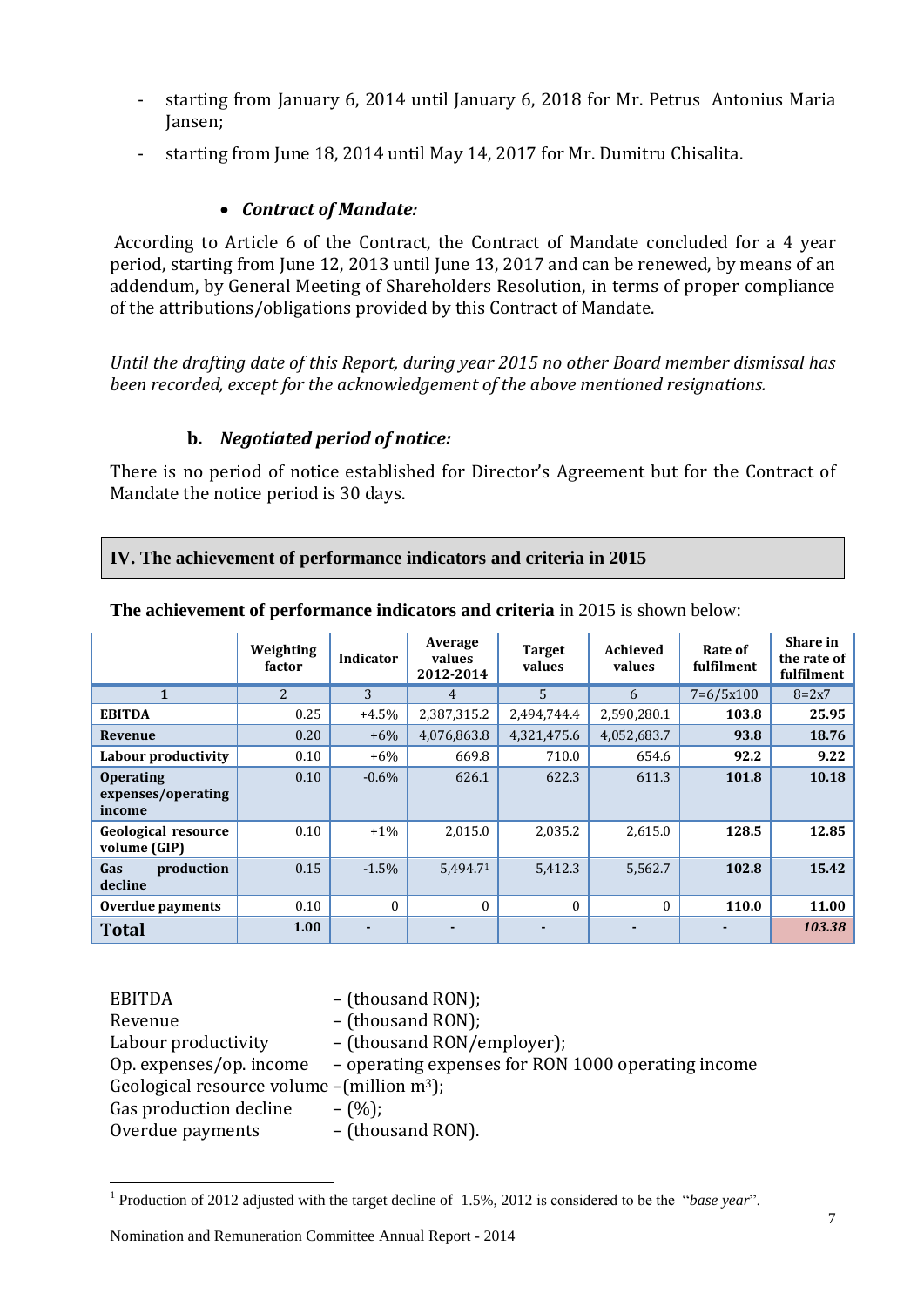The achievement rate of performance indicators and criteria is *103.38%*.

The achievement of the performance indicators and criteria has been positively influenced mainly by:

- *EBITDA* higher by RON 95.5 million (+3.83%) as compared to the target value;
- *Revenue* higher by RON 268.8 million (-6.22%) as compared to the target value;
- *Operating expenses for RON 1000 operating income –* decreased by *RON 11* (-1.77%) as compared to the target value;
- *Geological resource volume* increased by 579.8 million m<sup>3</sup> (+28.49%);
- *Gas production decline*  lower by 150.4 million m<sup>3</sup> as compared to the target value.

#### **V. The activity performed by the Nomination and Remuneration Committee in 2015**

# **Summary of the activities performed during 01.01.2015 – 31.12.2015:**

## *Advice related to:*

- The necessity, in accordance with the provisions of Article  $132<sup>2</sup>(1)$  of the Companies Law no. 31/1990 corroborated with the provisions of Article 17 (9) (1) of the Articles of Incorporations of S.N.G.N. ROMGAZ S.A., the appointment of provisional directors in the Board, considering the resignation from the position of director of S.N.G.N. ROMGAZ S.A. of Mr. David Harris KLINGENSMITH and Mr. Sergiu Cristian MANEA, as well as the request addressed to the Board of Directors to convene the General Meeting of Shareholders to appoint two non-executive members in the Board of Directors; at the same time, the Nomination and Remuneration Committee submitted for approval of the Board of Directors their payment for the period during they were provisional directors;
- Update and revision of the Rules of Organization and Operation of the Advisory Committees of SNGN ROGMAZ SA Board of Directors, approved by the Board of Directors;
- The necessity to amend the provisions of the Directors' Agreements, which consists in :
	- $\triangleright$  reduction of the reports addressed to the General Meeting of Shareholders, by decrease of the number of reports addressed to the shareholders from quarterly to half-yearly reports, considering the quarterly reports addressed to all the investors in Bucharest Stock Exchange;
	- $\triangleright$  amendment of the rate of variable component subcomponents according to the mode of achieving the Global Quarterly Indicator  $I<sub>T</sub>$  with the following principles:
		- gradual differentiation of the rate of the first variable subcomponent according to the degree of achieving the performance indicators;
		- **n** increase by three of the upper limit of the second variable subcomponent;
	- $\triangleright$  settlement of expenses related to the Mandate performance;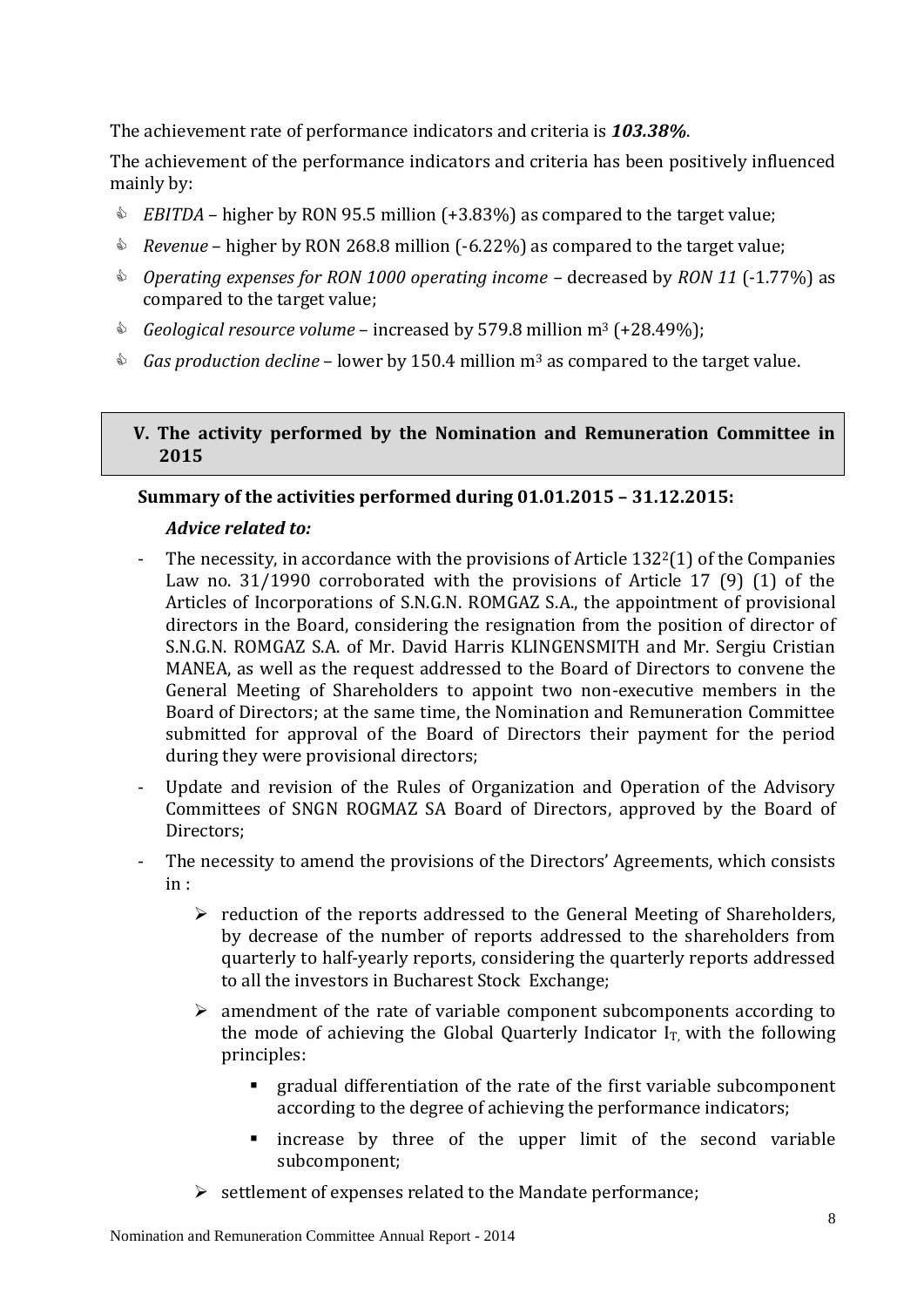$\triangleright$  modality of clearing the director in case of his unexpected and unjustified dismissal, being eliminated the differentiation of the compensation rate of the year when the unexpected dismissal occurred;

These proposals were submitted to analysis and decision of the General Meeting of Shareholders of October 29, 2015, but were not approved.

The necessity to amend the provisions of **the Mandate Contract of the executive director – director general, generated by** the existent limitations between the provisions of the Mandate Contract concluded with the director general based on the Board of Directors Resolution no.29/December 16, 2013 to approve the contract between the company and the executive director – director general of SNGN ROMGAZ SA, Medias, and the provisions of the Board of Directors Resolution No. 8/2013 regarding the implications upon the Rules of Organization and Operation of SNGN ROMGAZ SA.

In this respect, the provisions regarding the appointment, suspension and/or dismissal of the executive management were amended, as well as the amendment of the Company's Rules of Organization and Operation, including the Company's organization chart and list of positions;

- **Identification and definition of criteria for the company's executive directors (deputy directors general, economic director), a component part of the "Management by objectives" Service Supply Contract.** 

After the discussions with the supplier's representative, it was concluded that the Management by objectives is a project which can be adjusted within Romgaz, every management position being attributed the related specifications. At the beginning of 2016, on February, the Nomination and Remuneration Committee will analyse the performance indicators of the project for the four management positions, mentioned above;

- The actual personnel structure and organization chart of S.N.G.N. ROMGAZ S.A. following the discussions with the Director of Human Resources Management Direction of S.N.G.N. ROMGAZ S.A. – underlining the necessity *to carry out a Human Resources Strategy within S.N.G.N. ROMGAZ S.A., as well as a plan to implement this strategy.*

# *Evaluation of S.N.G.N. ROMGAZ S.A. Board of Directors*

When applying the provisions of BVB Code of Corporate Governance, a self-evaluation of S.N.G.N. ROMGAZ S.A. Board of Directors was carried out, based on a questionnaire model adjusted according to the questionnaire under the title: "Unlocking your board's full potential: Board Evaluation Questionnaire", UK National Audit Office, ICAEW Nonexecutive board members Group, Mazars: [\(http://www.nao.org.uk/wp](http://www.nao.org.uk/wp-content/uploads/2013/02/Board-Evaluation-questionnaire.pdf)[content/uploads/2013/02/Board-Evaluation-questionnaire.pdf](http://www.nao.org.uk/wp-content/uploads/2013/02/Board-Evaluation-questionnaire.pdf) ).

Cumulating the questionnaires, the self-evaluation results and their interpretation, in order to eliminate possible subjective causes the members of the Board's Secretariate and the Corporate, Quality and Environment Management Direction were implied, too.

During the meeting of the Nomination and Remuneration Committee of December 2015 the results of the self-evaluation were presented, deciding upon their discussion and analysis during a Board of Directors' Meeting. At the same time*, it was recommended an action plan and a roadmap which will be used by the board for the next 12 months to approach possible improvements.* At the beginning of 2016, on February, within the Nomination and Remuneration Committee a plan of actions project was discussed,